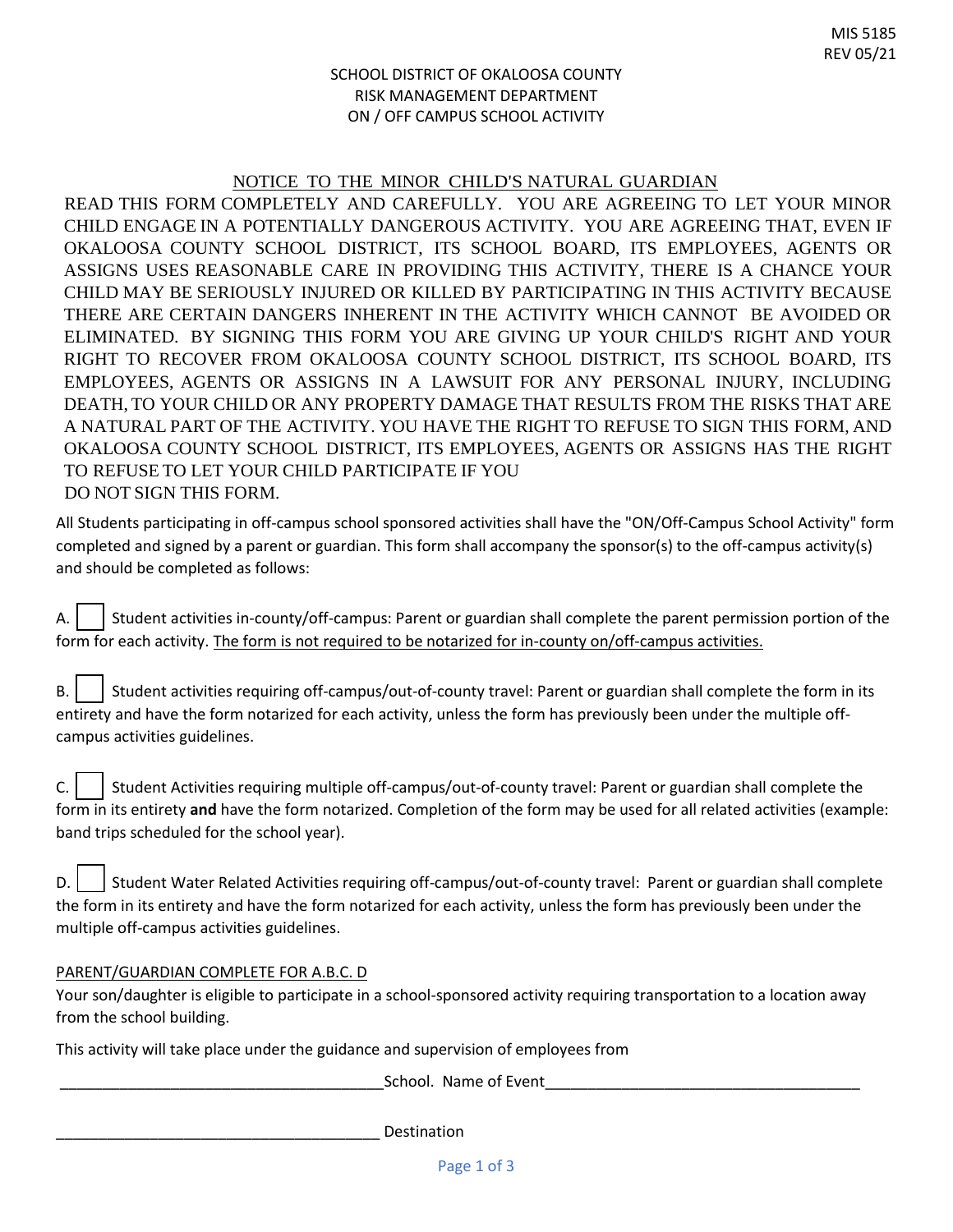## SCHOOL DISTRICT OF OKALOOSA COUNTY RISK MANAGEMENT DEPARTMENT ON / OFF CAMPUS SCHOOL ACTIVITY

| Student Cost: _________________                                                                                                                                                                                                                                                                                                                                                                                                                                                                                                                                                                                                                                                                                                                                                                                                                                                                                                         |      |           |  |
|-----------------------------------------------------------------------------------------------------------------------------------------------------------------------------------------------------------------------------------------------------------------------------------------------------------------------------------------------------------------------------------------------------------------------------------------------------------------------------------------------------------------------------------------------------------------------------------------------------------------------------------------------------------------------------------------------------------------------------------------------------------------------------------------------------------------------------------------------------------------------------------------------------------------------------------------|------|-----------|--|
| If you would like your child to participate in this school activity, please complete, sign, and return the following<br>statement of consent by ___________(date). As parent or legal guardian, you remain fully responsible for any legal<br>responsibility which may result from any personal actions taken by the named student.                                                                                                                                                                                                                                                                                                                                                                                                                                                                                                                                                                                                     |      |           |  |
| PART I -PARENTAL/GUARDIAN PERMISSION, ACKNOWLEDGEMENT AND RELEASE                                                                                                                                                                                                                                                                                                                                                                                                                                                                                                                                                                                                                                                                                                                                                                                                                                                                       |      |           |  |
|                                                                                                                                                                                                                                                                                                                                                                                                                                                                                                                                                                                                                                                                                                                                                                                                                                                                                                                                         |      |           |  |
| to participate in the school activity and I know of, and acknowledge that my child/ward knows of, the risks involved in<br>the school activity participation, understand that serious injury, and even death, is possible in such participation and<br>choose to accept any and all responsibility for his/her safety and welfare while participating in the school activity. With<br>full understanding of the risks involved, I release and hold harmless my child's/ward's school, and Okaloosa County<br>School District, its School Board, its officers, employees, agents or assigns, of any and all responsibility and liability for<br>any injury or claim resulting from such participation and agree to take no legal action against the Okaloosa County<br>School District, its School Board, its officers, employees, agents or assigns, because of any accident or mishap involving<br>the participation of my child/ward. |      |           |  |
| If your child requires medication to be administered during this activity, please complete the following information:                                                                                                                                                                                                                                                                                                                                                                                                                                                                                                                                                                                                                                                                                                                                                                                                                   |      |           |  |
| medications in their original prescription container. List all allergies of Student entitled and their container of the student of the student of the student of the student of the student of the student of the student of t<br>any medications are listed, parent or guardian must speak with the designated employee prior to the activity. Both must<br>sign below. If this is not completely filled out, your child will not be allowed to participate in this activity.                                                                                                                                                                                                                                                                                                                                                                                                                                                          |      |           |  |
|                                                                                                                                                                                                                                                                                                                                                                                                                                                                                                                                                                                                                                                                                                                                                                                                                                                                                                                                         |      |           |  |
| I hereby consent to participate by my child _________________________________, in the event described above. I<br>understand this event will take place away from school grounds and my child will be under the supervision of the<br>designated school employee on the stated dates. I further consent to the conditions stated above on participation in<br>this event, including the method of transportation and required information on medications.                                                                                                                                                                                                                                                                                                                                                                                                                                                                               |      |           |  |
| Please print or type name                                                                                                                                                                                                                                                                                                                                                                                                                                                                                                                                                                                                                                                                                                                                                                                                                                                                                                               | Date | Signature |  |
| PART II- PARENT/GUARDIAN PERMISSION FOR EMERGENCY TREATMENT                                                                                                                                                                                                                                                                                                                                                                                                                                                                                                                                                                                                                                                                                                                                                                                                                                                                             |      |           |  |

On rare occasions an emergency requiring hospitalization, surgery, and/or other medical treatment develops. The designated supervisor of this activity will attempt to contact the parent/guardian prior to emergency treatment consent. In some state/countries, students under 21 years might not be administered an anesthetic or operated upon without the written consent of the parent/guardian; therefore, we request the parent/guardian sign the following statement. This is to prevent a dangerous delay if an emergency does occur and we are unable to contact the parents.

\*In the event of injury and/or illness to our son/daughter/ward, \_\_\_\_\_\_\_\_\_\_\_\_\_\_\_